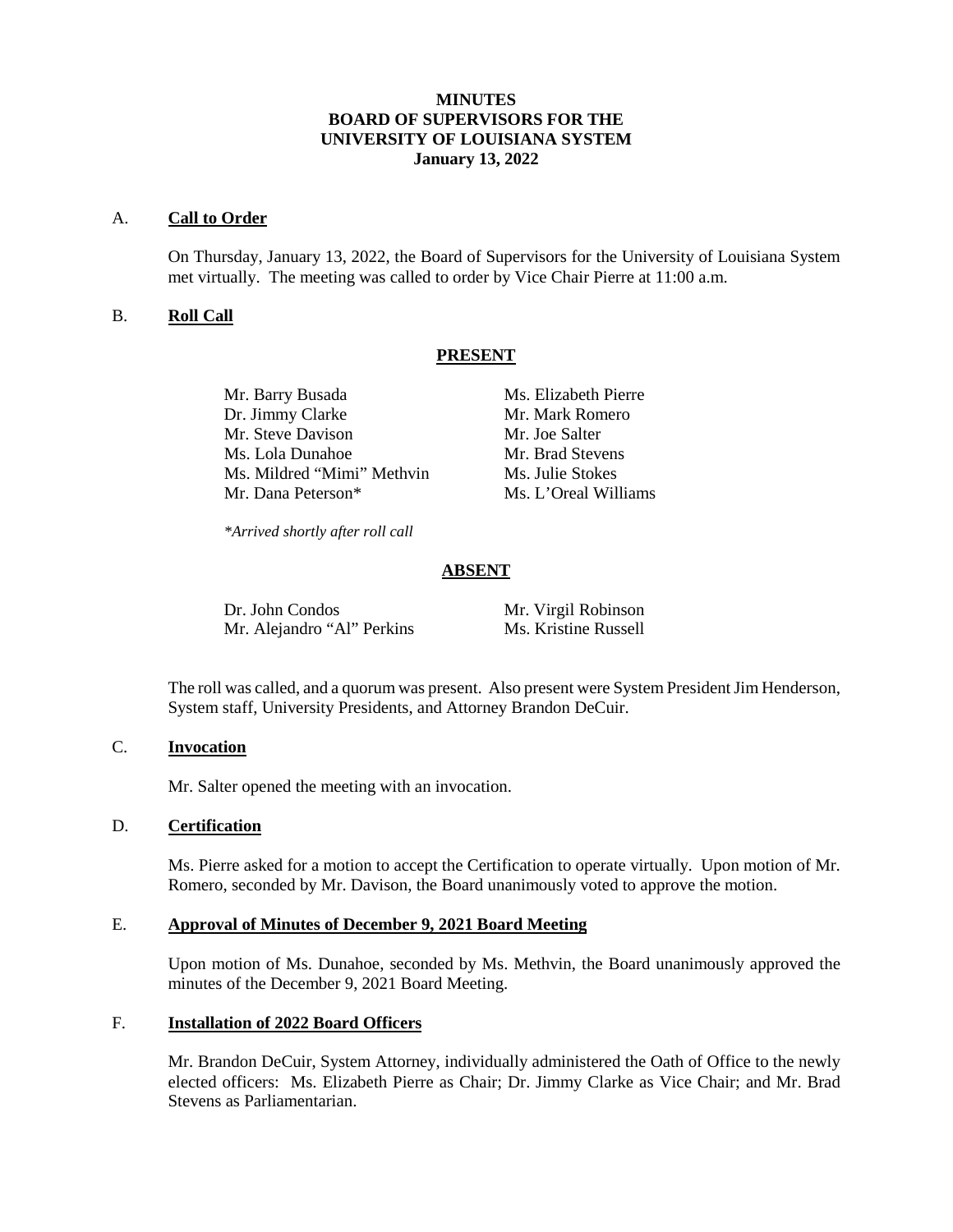Dr. Clarke commented that his focus will continue to be on student success. Mr. Stevens said he looks forward to advancing the System initiatives. Ms. Pierre said she appreciated the Board for electing her as Chair and thanked Dr. Henderson and the staff for their leadership.

G. Nicholls State University's request for approval to negotiate and purchase a commercial building located at 203 West Second Street, Thibodaux, Louisiana, formerly occupied by Capital One Bank.

Chair Pierre asked Mr. Bruce Janet, System Director of Internal and External Audit, to present the agenda item. Upon motion of Mr. Salter, seconded by Ms. Dunahoe, the Board unanimously voted to approve Item G.

*NOW, THEREFORE, BE IT RESOLVED, that the Board of Supervisors for the University of Louisiana System hereby approves Nicholls State University's request for approval to negotiate and purchase a commercial building located at 203 West Second Street, Thibodaux, Louisiana, formerly occupied by Capital One Bank.*

*BE IT FURTHER RESOLVED, that prior to execution of final documents Nicholls State University shall: (a) provide evidence to the System office and legal counsel from agencies/parties with transaction process oversight that all transactional and administrative requirements have been satisfied; (b) obtain final review and approval from System staff; and (c) obtain approval from legal counsel that all necessary actions and approvals have been obtained and that documents are in appropriate order for execution.*

*BE IT FURTHER RESOLVED, that the President of Nicholls State University and his or her designee is hereby designated and authorized to execute any and all documents necessary to execute the purchase of the property.*

*AND FURTHER, that Nicholls State University will provide the System office with copies of all final executed documents for Board files.*

# H. **System President's Report**

Dr. Henderson asked Chair Pierre for a motion to approve Personnel Actions that had been requested by the System Office. Upon motion of Dr. Clarke, seconded by Mr. Busada, the Board unanimously voted to approve the System Personnel Actions.

He said that included in the Personnel Actions was a recurring salary adjustment for System office staff.

Dr. Henderson also updated the Board with promotions and/or staff title changes:

Ms. Cami Geisman – Vice President for External Affairs and Chief of Staff Ms. Sandra Green – Director of Programs and Strategic Engagement Ms. Kecia Neal – Business Operations Director Dr. Claire Norris – Vice President for Advancement Ms. Katelyn Wilkerson – Communications Director and Executive Assistant to the President

Dr. Henderson congratulated Ms. Joy Samuel and Ms. Katelyn Wilkerson for recently attaining their master's degrees.